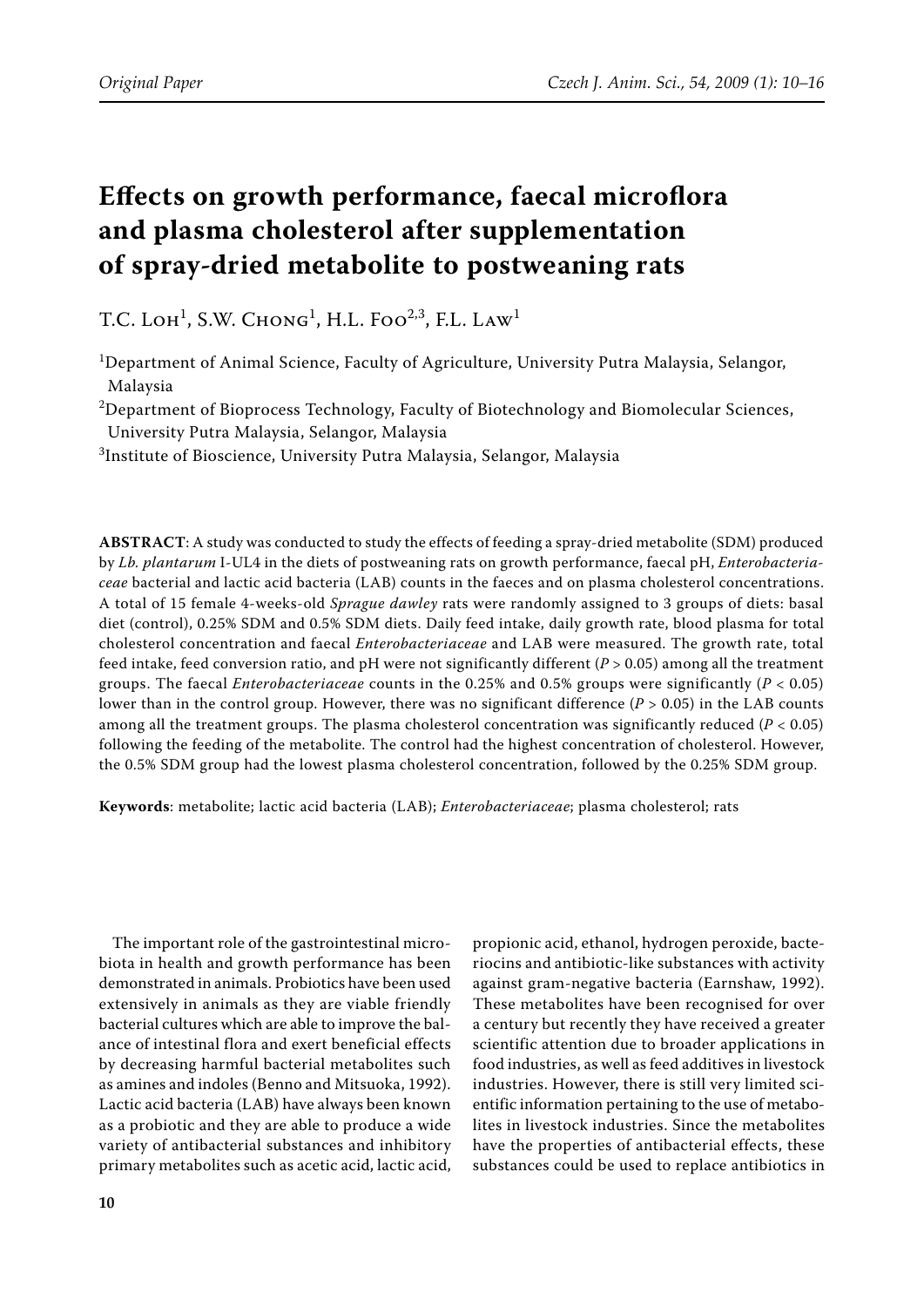the feed of animals. Antibiotics have been widely used to enhance the livestock growth efficiency. There is a growing concern about the continuous feeding of sub-therapeutic levels of antibiotics to livestock, which may result in the presence of antibiotic residues in animal products and in the development of antibiotic-resistant bacteria that are dangerous and potentially lethal when transmitted to humans. Such a negative impact leads to considerable interest to find a number of strategies for improvements in animal health, productivity, and microbial food safety without involving antibiotics (Aarestrup, 2000).

It has been demonstrated that the administration of LAB metabolites in drinking water of rats improves growth performance, reduces faecal *enterobacteria* counts and increases faecal LAB counts. However, Foo et al. (2003b) claimed that the undesirable taste of these metabolites may lead to a low consumption of water. Therefore, it has been suggested to offer these metabolites in the form of powder in order to remove the undesirable taste. However, the effects of feeding a spray-dried metabolite (SDM) in the diets of animals have not been documented yet. Therefore, the objectives of this study were to determine the effect of feeding SDM, which mainly contained bacteriocin from *Lb. plantarum* I-UL4, in the postweaning rats with respect to their growth, faecal pH, population of *Enterobacteriaceae* and LAB in the faeces and the plasma cholesterol concentration.

#### **MATERIAL AND METHODS**

The LAB, *Lb*. *plantarum* I-UL4 used in this study was isolated from 'tempeh' (Foo et al., 2003a). These bacteria were used to produce SDM, which mainly contained bacteriocin. The bacteria were stored at –20°C in Man Rogasa Sharpe (MRS) broth plus 20% glycerol in the freezer. The stock culture was revived twice by transferring into 10 ml MRS broth and incubated at 30°C anaerobically. The streak plate method was used for reviving *Lb. plantarum* I-UL4. It was kept in an incubator at 30°C. After 2 days, a single colony of the bacteria was picked and inoculated into 10 ml MRS broth for 24 h. An overnight culture consisting of 2% (v/v) was inoculated into 1 l MRS broth and incubated anaerobically for 24 h at 30°C. The metabolite was harvested through the separation of bacterial cells by centrifugation at 10.000 rpm for 20 min at 4°C. The cell

pellet of the centrifugation was discarded and the supernatant was ultrafiltered with a 0.1 KD filtrate membrane for a desalting purpose. The retentate of the ultrafiltration was used for spray-drying at 60°C (Patent Filing No. PI2002296).

Fifteen postweaning rats, *Sprague dawley*, with an average initial body weight of 81 to 84 g were obtained from the Laboratory Animal Unit, Department of Animal Science. The rats were housed individually in cages in a temperaturecontrolled room (28  $\pm$  2°C) with a 12-h light dark cycle and relative humidity of 70–80%. The body weights were weighed individually every week for four weeks. Water and feed were offered *ad libitum*. The compositions of the basal diet are shown in Table 1. The feed was provided daily in a mash form where the powder form of SDM was mixed with the basal diet. The animals were assigned into three groups of five rats whereas the body weight of each group was similar. The different groups of rats received different diets: (i) basal diet (as control); (ii) basal diet  $+ 0.25\%$  (w/w) SDM and (iii) basal diet +  $0.5\%$  (w/w) SDM. All the rats were acclimatized to the respective diets for one week before the experiment started.

Fresh faecal samples were collected directly from the rectum of the rats by rectal stimulation and transferred into sterile universal bottles and kept at 4°C. The faecal suspension (10% w/v) was made

| Ingredients                 | Basal diet |
|-----------------------------|------------|
| Broken rice                 | 31.70      |
| Corn                        | 30.88      |
| Soybean meal (46% CP)       | 22.00      |
| Dicalcium phosphate         | 1.40       |
| Salt                        | 0.70       |
| Limestone                   | 0.60       |
| DL-methionine               | 0.50       |
| L-lysine                    | 0.50       |
| Vitamin premix <sup>1</sup> | 2.12       |
| Palm oil                    | 1.60       |
| Fish meal                   | 8.00       |

Table 1. The composition of basal diet

<sup>1</sup> the vitamin premix provides the following amounts per kilogram of diet: vitamin A 5 200 IU; cholecalciferol 1 000 IU; vitamin E 10 IU; vitamin K 1.3 mg; riboflavin 8.0 mg; niacin 25 mg; D-calcium pantothenate acid 10 mg; choline chloride 210 mg and vitamin  $B_{12}$  0.01 mg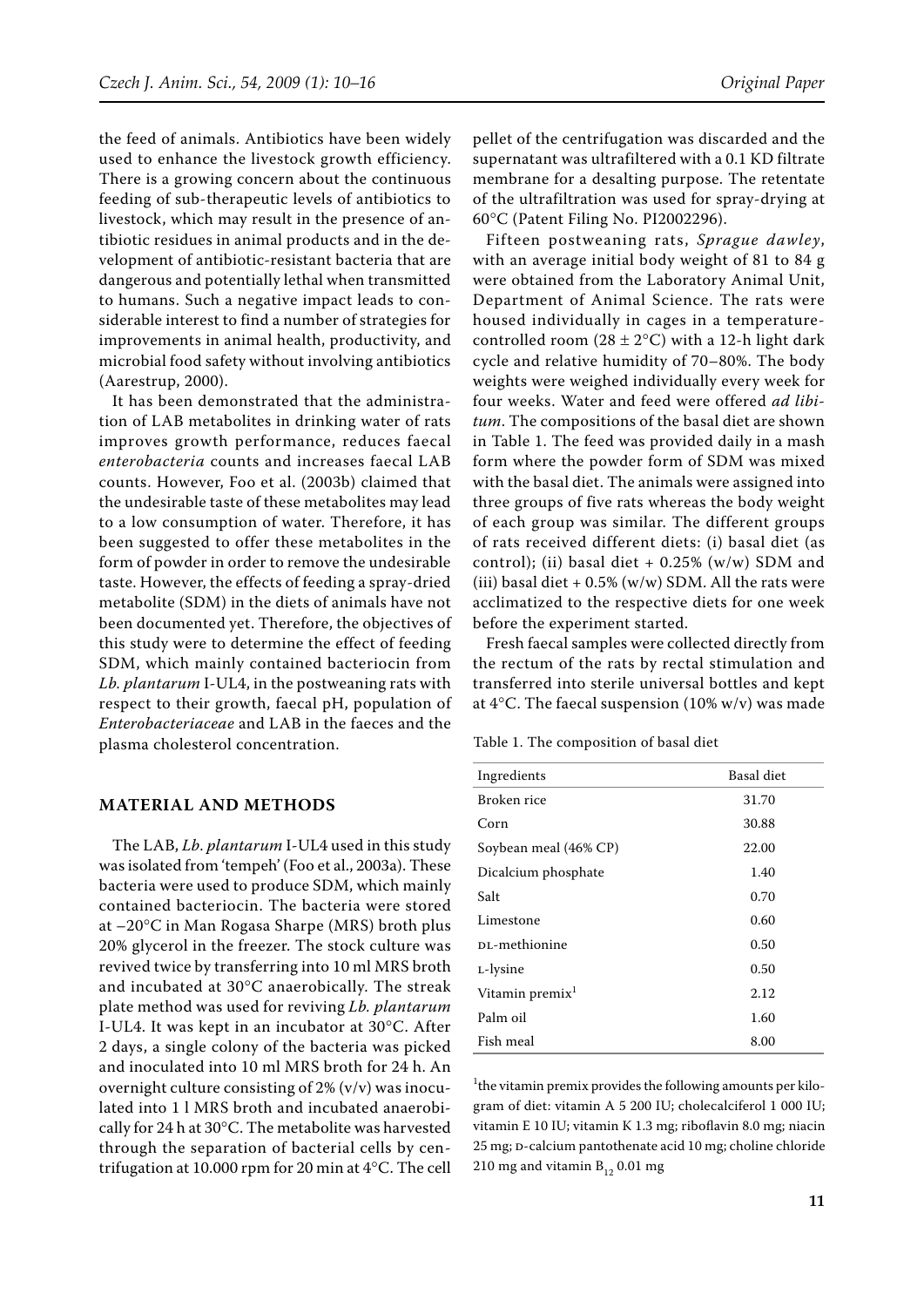| <b>Treatments</b>       | Control            | $0.25\%$ SDM      | $0.5\%$ SDM        |
|-------------------------|--------------------|-------------------|--------------------|
| Initial body weight (g) | $83.00 \pm 3.69$   | $81.60 \pm 4.02$  | $84.60 \pm 2.71$   |
| Final body weight (g)   | $153.80 \pm 6.70$  | $150.20 \pm 7.15$ | $151.00 \pm 3.29$  |
| Growth rate $(g/day)$   | $2.53 \pm 0.22$    | $2.45 \pm 0.26$   | $2.37 \pm 0.21$    |
| Total feed intake (g)   | $366.80 \pm 16.90$ | $356.00 \pm 9.14$ | $369.40 \pm 15.70$ |
| Feed conversion ratio   | $5.28 \pm 0.29$    | $5.38 \pm 0.46$   | $5.65 \pm 0.27$    |

Table 2. Effects of feeding control diet, 0.25% and 0.5% spray-dried metabolites on the growth performance of rats after weaning

The results are presented as mean values ± SEM

using peptone water and incubated for an hour. 10-fold dilutions (v/v) were prepared with peptone water for *Enterobacteriaceae* and total LAB counts. The spread plate was carried out on EMB (Eosin Methylene-blue Lactose Sucrose) agar. Plates were incubated at 35°C for 24 h aerobically. For LAB enumeration, the spread plate was conducted on MRS agar and incubated at 30°C for 48 h as described by Foo et al. (2001).

The faecal samples were mixed homogeneously at the ratio of 1 g faeces: 10 ml distilled water in a universal bottle. The pH of the faeces was measured with an electronic pH meter. At the end of the feeding trial, the rats were fasted for 12 h before the blood collection. The rats were anaesthetized with diethyl ether. Approximately 3 ml blood was sampled through a cardiac puncture using a 26G needle attached to a 5 ml syringe. The blood samples were collected in vacutainer tubes (Beckton Dickinson, UK) containing disodium EDTA as anticoagulant. The plasma was separated from the blood by centrifugation at 3.000 rpm for 10 min for

the cholesterol concentration analysis. The plasma cholesterol concentration was determined by the diagnostic kit (Randox®, UK) as described by Loh et al. (2002).

The results were expressed as mean  $\pm$  standard error of the mean. All the growth parameters, colony counts, faecal pH value and cholesterol concentration were compared using one-way analysis of variance (ANOVA). Least significant difference (LSD) was used to assess difference between means. The statistical software program of SAS (SAS, 1988) was used for the data analysis.

### **RESULTS**

The growth performance of SDM-supplemented rats is shown in Table 2. There were no significant differences ( $P > 0.05$ ) in growth rate, total feed intake and feed conversion ratio.

Figure 1 shows the number of faecal *Enterobacteriaceae* of rats fed control, 0.25% and 0.5% SDM di-



Figure 1. Effects of feeding control diet,  $0.25\%$  and  $0.5\%$  spray-dried metabolites on faecal counts of *Enterobacteriaceae* ( $log_{10}$  value of CFU per gram) of rats after weaning. Error bars indicate the standard error of the mean (\*< 0.05)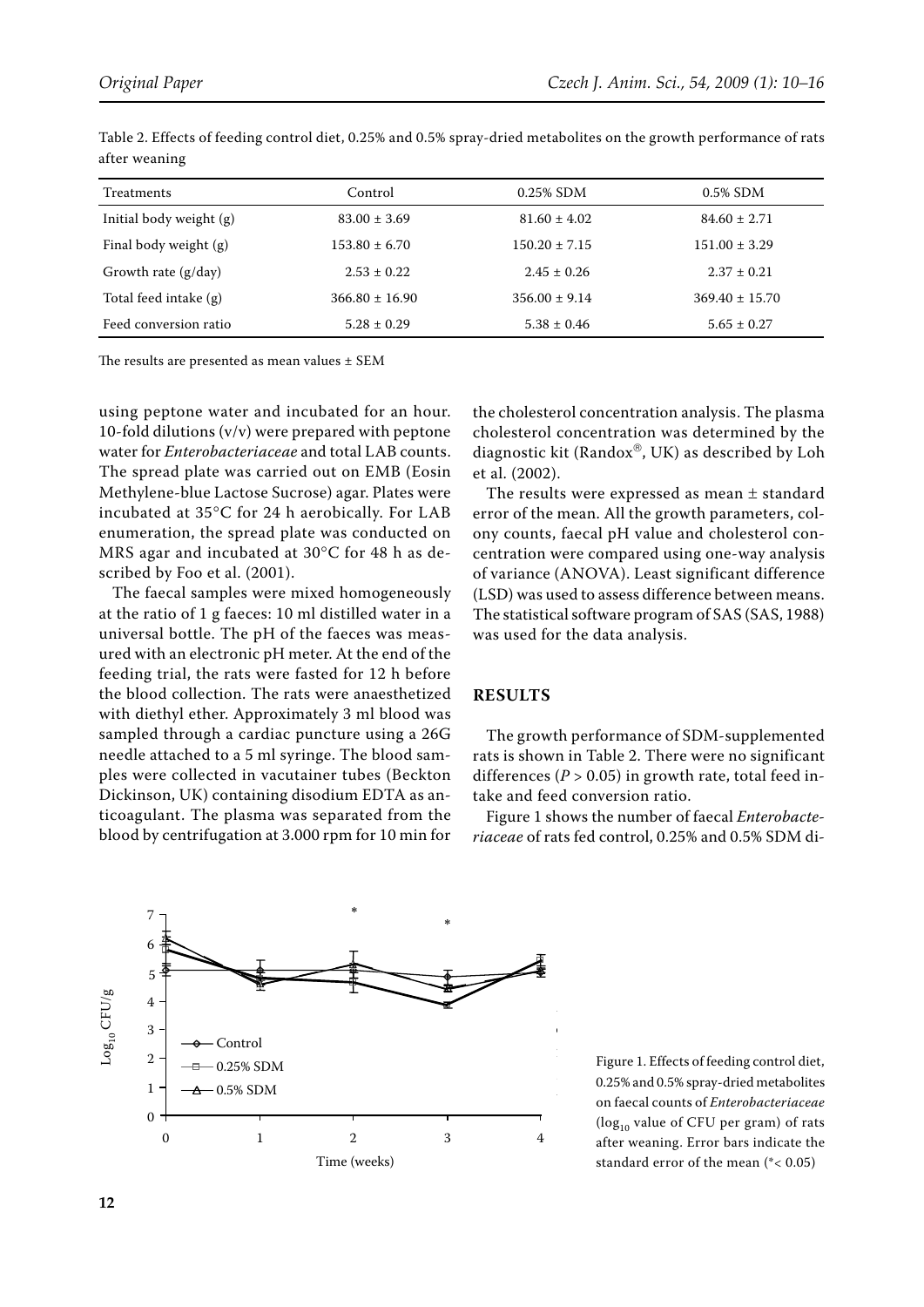

Figure 2. Effects of feeding control diet, 0.25% and 0.5% spray-dried metabolites on faecal counts of LAB ( $log_{10}$  value of CFU per gram) of rats after weaning. Error bars indicate the standard error of the mean  $(*< 0.05)$ Control

ets. At the beginning of the experiment, the number of *Enterobacteriaceae* in the control group was the lowest and in 0.5% SDM it was the highest. The faecal *Enterobacteriaceae* counts for 0.25% SDM decreased progressively throughout the experimental period except for the last week of treatment. After three weeks of the experiment, lower *Enterobacteriaceae*  counts were found in the faeces obtained from rats receiving SDM diets compared to rats fed the control diet. At the end of the experiment, there was an increase in *Enterobacteriaceae* counts for all the groups. However, the results were not significantly different ( $P > 0.05$ ) among the treatments.

Figure 2 shows the effects of feeding the control, 0.25% and 0.5% SDM diets on faecal LAB counts. The faecal LAB counts were not significantly different  $(P > 0.05)$  between the control and treated groups in the first two weeks. However, in weeks 3 and 4 of the experiment, the rats fed the control diet had significantly higher  $(P < 0.05)$  counts than the 0.5% SDM group.

The mean faecal pH in rats after feeding the control, 0.25% SDM and 0.5% SDM diets is shown in Figure 3. There was no significant difference  $(P > 0.05)$  in the pH among all the treatment groups throughout the experimental period.

Figure 4 shows the plasma total cholesterol concentration of rats receiving the control, 0.25% and 0.5% SDM diets. The rats supplemented with 0.25% and 0.5% SDM had a significantly lower  $(P < 0.05)$ plasma cholesterol concentration than those of the control group. However, there was no significant difference  $(P > 0.05)$  in the plasma cholesterol concentration between the rats on diets with 0.25% and 0.5% SDM.

## **DISCUSSION**

The results of this study demonstrated that the growth rate, feed intake and feed conversion ratio were not affected by the addition of SDM to the



Figure 3. Effects of feeding control diet, 0.25% and 0.5% spray-dried metabolites on faecal pH in rats after weaning. Error bars indicate the standard error of the mean (\*< 0.05)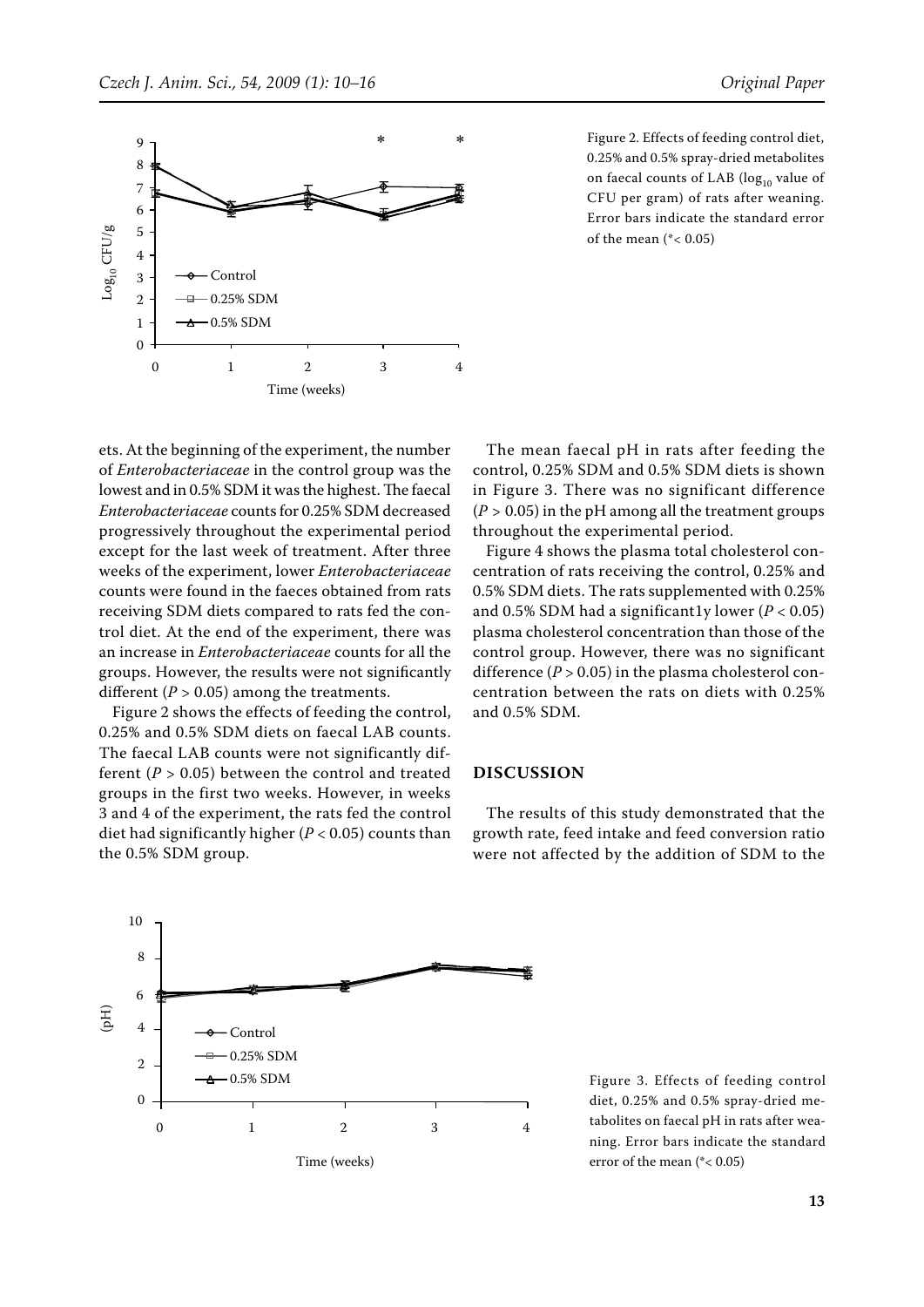

Figure 4. Effects of feeding control diet, 0.25% and 0.5% spray-dried metabolites on the total plasma cholesterol concentration in rats after weaning. Error bars indicate the standard error of the mean  $(*< 0.05)$ 

diet. Similar results were obtained in mice and rats receiving different doses of the different LAB (Zhou et al., 2000; Foo et al., 2003a). Bernardeau et a1. (2002) also reported that the weight gain, feed intake and water intake of mice were not affected by the supplementation of *Lb. acidophilus* in drinking water. Watkins and Kratzer (1983, 1984) showed that there were no significant differences in weight gains of chickens given diets with or without *Lactobacillus* cultures. On the contrary, Mathew et al. (1998) claimed that weanling pigs fed a yeast culture had better growth performance. The contradictory results might be attributed to the variation of *Lactobacillus* sp. or other cultures used in the studies.

The addition of SDM to the diets of rats significantly decreased the *Enterobacteriaceae* counts in the faeces in the third week of the experiment. The results showed similar trends to those reported in pigs (Urlings et al., 1993) and rats (Loh et al., 2003). The reduced shedding of *Enterobacteriaceae*  in the faeces was also found in studies using fermented feed containing *Lactobacillus* cultures (Mikkelsen and Jensen, 1998; Loh et al., 2003). Similarly, probiotics supplemented to piglets within a day of birth significantly reduced the numbers of *Salmonella choleraesuis* (Fedorka et al., 1999) and *E. coli* detected in gut tissues and faeces. The decreased *Enterobacteriaceae* population in the faeces of treated rats may be due to the ability of the metabolite to inhibit the growth of various gram-negative bacteria, particularly pathogenic *E. coli.* This is consistent with the study by Todorov and Dicks (2005), who found that bacteriocin produced by *Lb. plantarum* inhibited *E. coli, Staphylococcus aureus* and *Enterococcus faecalis*. At the end of the experiment, there was an increase in *Enterobacteriaceae* counts for all the treatment groups. It is known that stress due to rough handling can have an impact on the gastrointestinal tract, which also can create disturbances in the gastrointestinal microbe ecology. Furthermore, the risk for a *Salmonella* and/or *E. coli* infection would be increased (Tuchscherer et al., 1998).

The rats treated with SDM of *Lb. plantarum*  I-UL4 did not show any significant difference in LAB counts in the faeces compared to the control rats. This is in contrast with the results obtained by Foo et al. (2003a,b) and Loh et al. (2003). However, Usman and Hosono (2000) reported that the rats fed with non-fermented milk produced from *Lb. gasseri* were maintaining a high level of faecal lactobacilli throughout the experimental period. Demeckova et al. (2002) showed no significant effect of fermented liquid feed when fed to the sows on the faecal LAB counts. This could be explained by the availability of the antimicrobial properties such as bacteriocin and their potential to inhibit a broad spectrum of antibacterial activity against other genera of lactic acid bacteria (Klaenhammer, 1988). *Lb. plantarum* I-UL4 used in this study has the ability to produce bacteriocin, which could inhibit the growth of *Listeria monocytones* and closely related LAB (Foo et al., 2003a).

The results of the present study showed that there was no significant difference ( $P > 0.05$ ) in the faecal pH between the rats supplemented with SDM of *Lb. plantarum* I-UL4 and the control rats after four weeks of experiment. This is consistent with the study by Moran (2001), no significant effect of fermented liquid feed on the pH of the pig lower gastrointestinal tract. In contrast, Meredith (2003)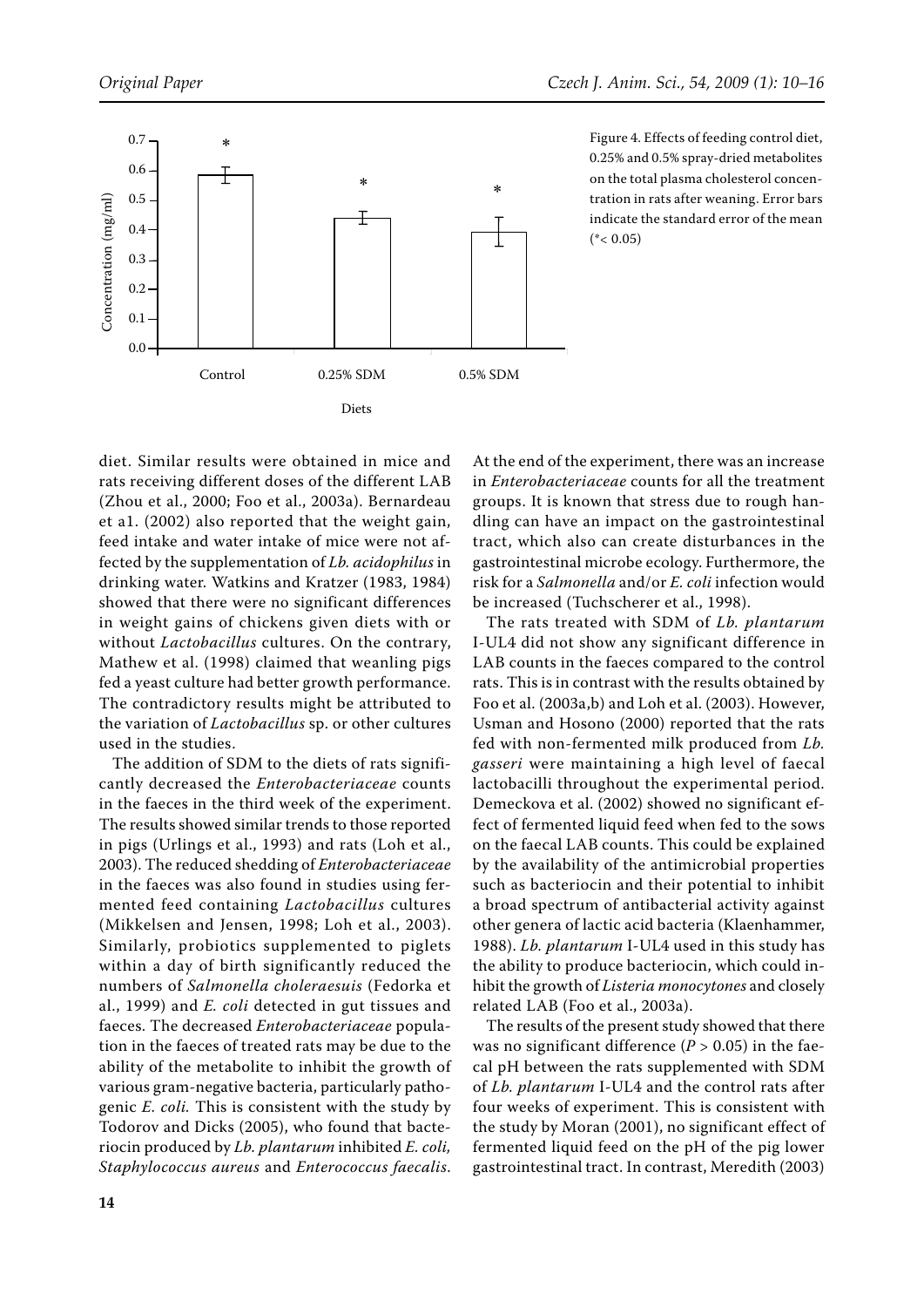showed a reduction of faecal pH in pigs treated with a new probiotic feed supplement. Additionally, Foo et al. (2003a) also showed that the rats receiving *Lb. plantarum* I-UL4 in their diets had a lower faecal pH than the control rats after two weeks of experiment. The study also suggested that the pH of faeces cou1d be modified by the inclusion of *Lb. plantarum* in the diet.

A significant reduction in the plasma cholesterol concentration was observed in rats treated with SDM. The result indicated that the metabolite produced by *Lb. plantarum* I-UL4 had a lowering effect on plasma cholesterol levels in rats. Similar results of a reduction in the serum cholesterol concentration were obtained by the oral administration of live cells of *Lb. plantarum* in the diet of rats (Foo et al., 2003a). Usman and Hosono (2000) also reported that non-fermented milk produced from *Lb. gasseri* significantly reduced serum total cholesterol and low density lipoprotein (LDL) cholesterol, and bile acids of rats. These findings were in agreement with works published earlier (Harrison and Peat, 1975; Grunewald, 1982). A serum cholesterol reduction was also demonstrated in rats with the administration of a probiotic mixture (Fukushima and Nakano, 1996) and in pigs with the oral administration of *Lb. johnsonii* and *Lb. reuterii* (du Toil et al., 1998).

In conclusion, this study proves the importance and benefits of SDM of *Lb. plantarum* I-UL4 in the diet of rats with respect to a reduction in faecal *Enterobacteriaceae* counts and lowering effect on the plasma cholesterol concentration. The growth performance, faecal pH and faecal LAB counts of rats were not affected after supplementation of SDM of *Lb. plantarum* I-UL4 to the diets.

### **REFERENCES**

- Aarestrup F.M. (2000): Characterization of glycopeptideresistant *Enterococcus faecium* (GRE) from broilers and pigs in Denmark: genetic evidence that persistence of GRE in pig herds is associated with co-selection by resistance to macrolides. Journal of Clinical Microbiology, 38, 2774–2777.
- Benno Y., Mitsuoka T. (1992): Impact of *Bifidobacterium longum* on human. Microbiology and Immunology, 36, 683–694.
- Bernardeau M., Vemoux J.P., Gueguen M. (2002): Safety and efficacy of probiotic lactobacilli in promoting growth in postweaning Swiss mice. International Journal of Food Microbiology, 77, 19–27.
- Demeckova V., Moran C.A., Cavenay C., Campbell A.C., Kuri V., Brook P.H. (2002): The effect of fermentation and/or sanitation of liquid diets on the feeding preferences of newly weaned pigs. In: Lindberg J.E., Ogle B. (eds.): Digestive Physiology of Pigs. CABI Publishing, Wallingford, UK, 291–293.
- du Toil M., Franz C.M., Dicks L.M. (1998): Characterisation and selection of probiotic *Lactobacilli* for a preliminary minipig feeding trial and their effect on serum cholesterol levels, faeces pH and faeces moisture content. International Journal of Food Microbiology, 40, 93–104.
- Earnshaw R.G. (1992): The antimicrobial action of lactic acid bacteria: natural food preservation systems. In: Wood B.J.B. (ed.): The Lactic Acid Bacteria in Health and Disease. Chapman and Hall, London, UK, 211–232.
- Fedorka C.P.J., Bailey J.S., Stern N.J., Cox N.A., Ladely S.R., Musgrove M. (1999): Mucosal competitive exclusion to reduce Salmonella in swine. Journal of Food Protection, 62, 1376–1380.
- Foo H.L., Lim Y.Z., Rasul G. (2001): Isolation of bacteriocin producing lactic acid bacteria from Malaysian fermented food, Tapai. In: Proceeding of the 11<sup>th</sup> World Congress of Food Sciences and Technology, Seoul, Korea, 185 pp.
- Foo H.L., Loh T.C., Law F.L., Lim Y.Z., Kufli C.N., Rusul G. (2003a): Effects of feeding *Lactobacillus plantarum* I-UL4 isolated from Malaysian Tempeh on growth performance, faecal flora and lactic acid bacteria and plasma cholesterol concentrations in postweaning rats. Food Science and Biotechnology, 4, 403–408.
- Foo H.L., Loh T.C., Lai P.W., Lim Y.Z., Kufli C.N., Rusul G. (2003b): Effects of adding *Lactobacillus plantarum* I-UL4 metabolite in drinking water of rats. Pakistan Journal of Nutrition, 2, 283–288.
- Fukushima M., Nakano M. (1996): Effect of a mixture of organisms *Lactobacillus acidophilus* of *Streptococcus faecalis* on cholesterol metabolism in rats fed on a fat and cholesterol enriched diet. British Journal of Nutrition, 76, 857–867.
- Grunewald K.K. (1982): Serum cholesterol levels in rats fed skim milk fermented by *Lactobacillus acidophilus*. Journal of Food Science, 47, 2078–2079.
- Harrison V.C., Peat G. (1975): Serum cholesterol and bowel flora in the newborn. American Journal of Clinical Nutrition, 28, 1351–1355.
- Klaenhammer T.R. (1988): Bacteriocins of lactic acid bacteria. Biochimie, 70, 337–49.
- Loh T.C., Foo H.L., Tan B.K., Jelan Z.A. (2002): Effect of palm kernel cake on growth performance and blood